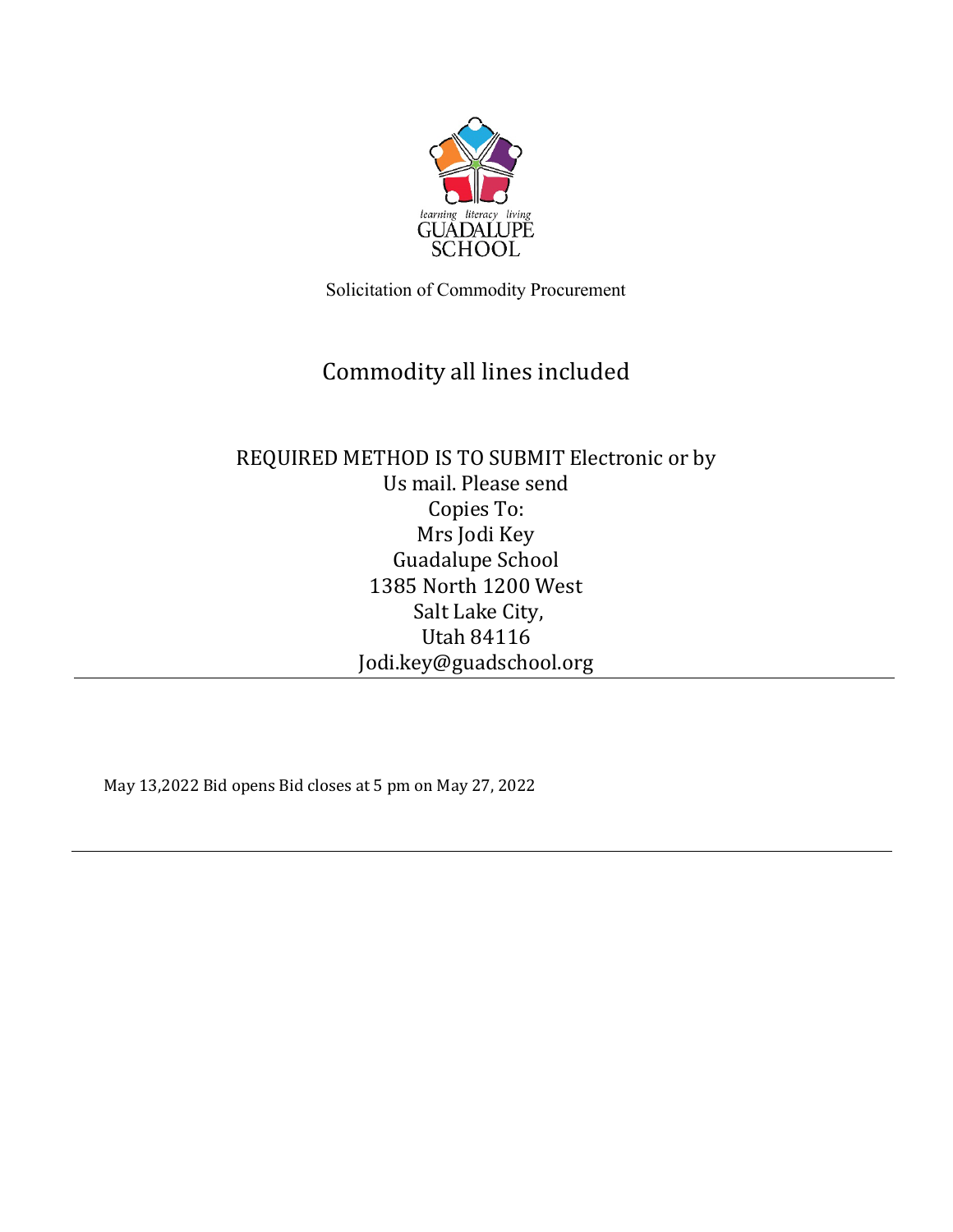# **TABLE OF CONTENTS**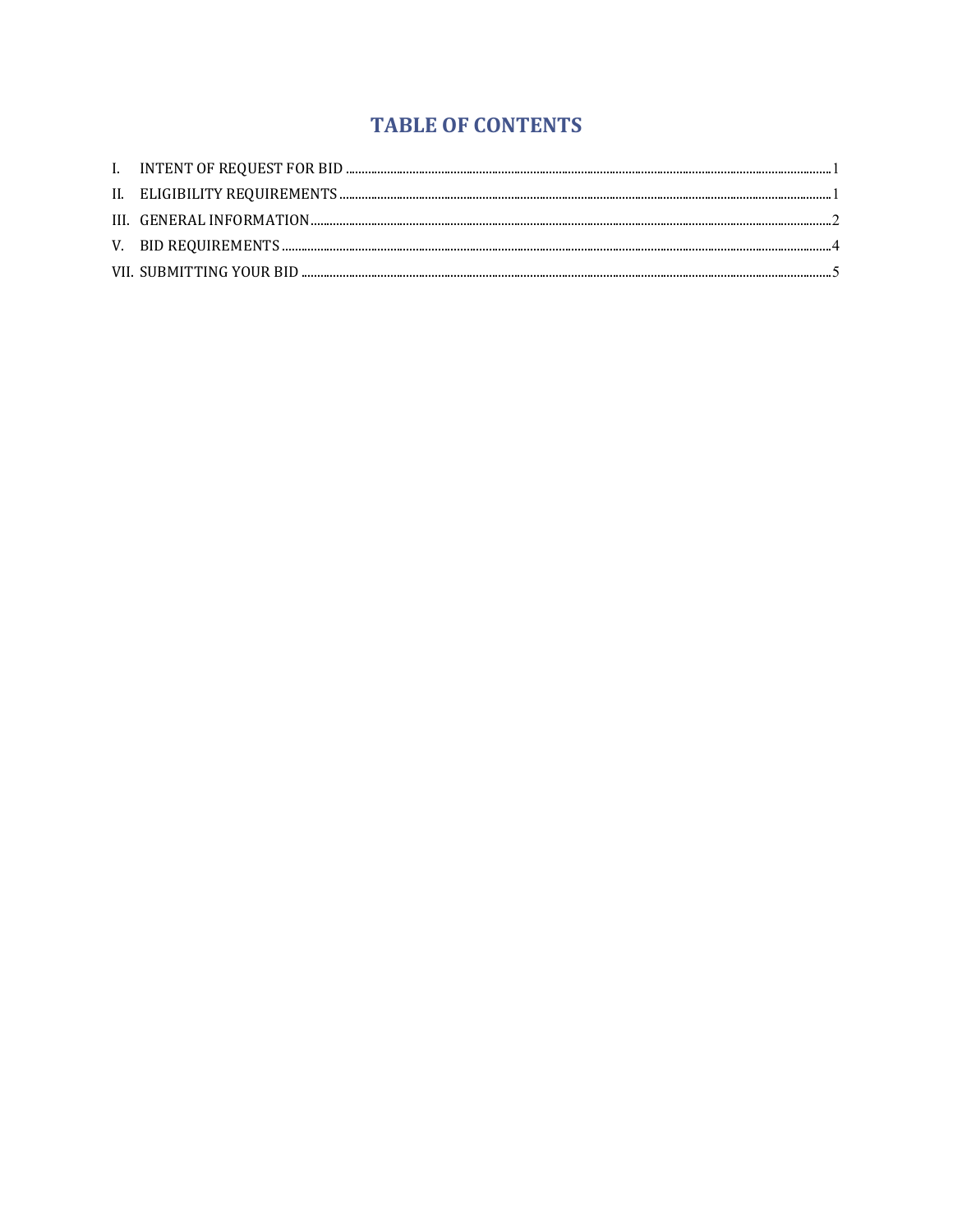## **REQUEST FOR BID**

## **Guadalupe School Commodity Processing of all lines including commodities**

## <span id="page-2-0"></span>**I. INTENT OF REQUEST FOR BID**

The purpose of this Request for Bid (RFB) is to solicit competitive sealed bids from qualified suppliers for procurement of processing USDA commodity flour Guadalupe School for Acquiring Resources Efficiently organization (GUADALUPE SCHOOL). The contract will be a Firm Fixed Price Contract.

GUADALUPE SCHOOL is Public Charter School in the State of Utah.

#### <span id="page-2-1"></span>**II. ELIGIBILITY REQUIREMENTS**

In order to be eligible to respond to this RFB, an interested supplier must meet all of the following minimum qualifications:

#### **A. Approved Processor**

The interested supplier must be an approved commodity processor for the State of Utah.

#### **B. Non-Discrimination**

The interested supplier must comply, at all times during the bidding and contracting period, with all applicable federal, state, county, and city antidiscrimination laws, ordinances, rules, and regulations. Any violations of this provision shall be considered a violation of a material provision of the audit contract and shall be [1g](#page-2-2)rounds for cancellation, termination or suspension.

<span id="page-2-2"></span> $\frac{1}{1}$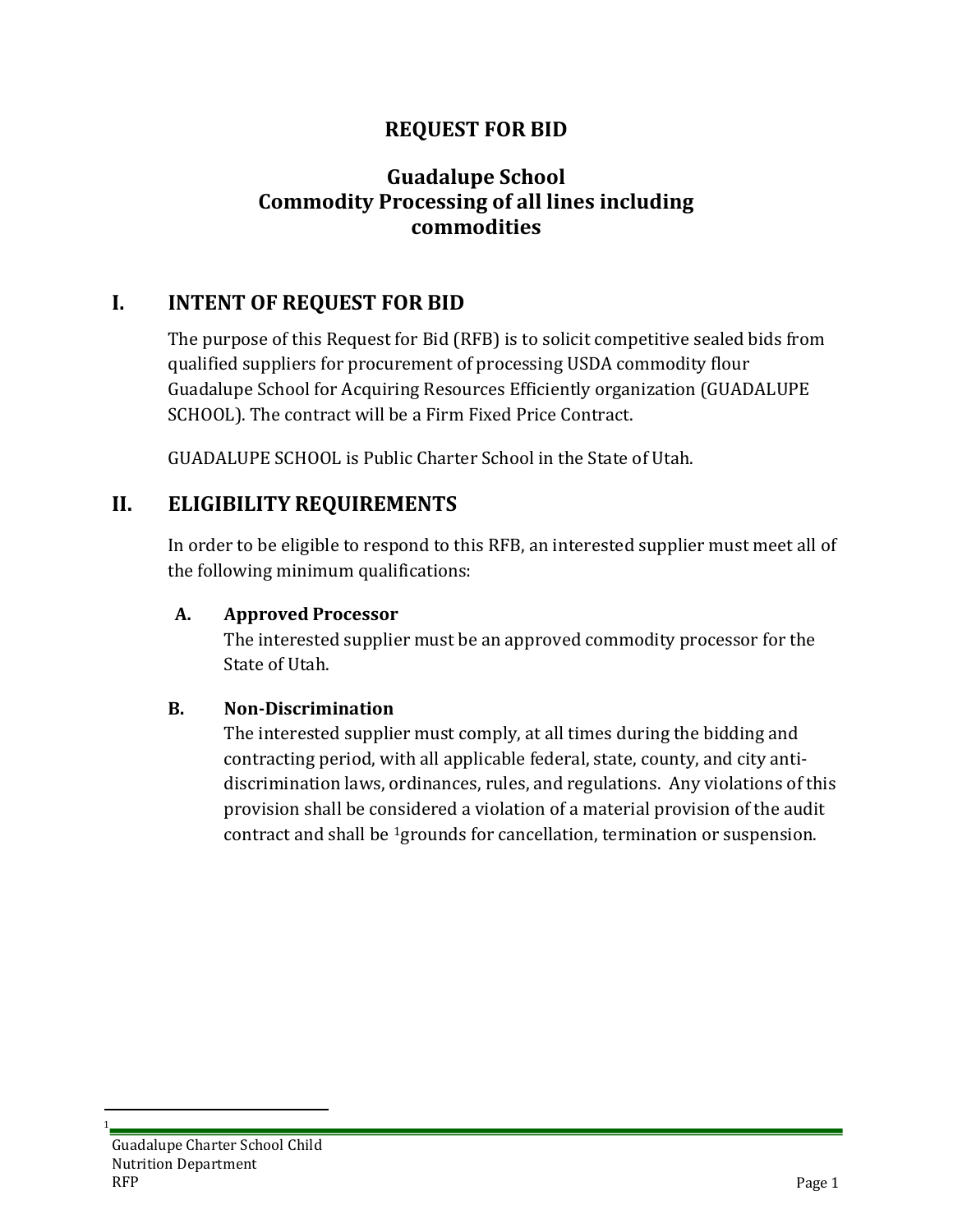## <span id="page-3-0"></span>**III. GENERAL INFORMATION**

#### **A. Terms & Conditions**

The successfulsupplier must perform the contract in accordance with All Laws of the State of Utah regarding Procurement.

#### **B. RFB Information**

All bid documents will be available by writing a request and emailing it to Jodi.key@guadschool.org

#### **C. CSD Contacts**

Bidders shall not unduly contact or offer gifts or gratuities to owners, users, or selected committee members in an effort to influence the selection process. This prohibition applies before the RFB documents are issued as the contract is developed, and extends through the award of the contract. Failure to comply with this requirement may result in a disqualification.

#### **D. Inquiries**

All inquiries relative to this RFB must be submitted in writing to Jodi.key@guadschool.org

#### **E. Addendum to RFB**

If it becomes necessary to revise this RFB in whole or in part, an addendum will be sent to any interested Suppliers that request it.

#### **F. RFB Award**

GUADALUPE SCHOOL reserves the right to reject the low bid if the products bid are not equal to or better than the items listed on the Cost Schedule and/or are notacceptable in taste, appearance, and texture (if samples are requested and evaluated).

GUADALUPE SCHOOL also reserves the right to award the contract to a single supplier or multiple suppliers. When the award is made, it will be made available upon request.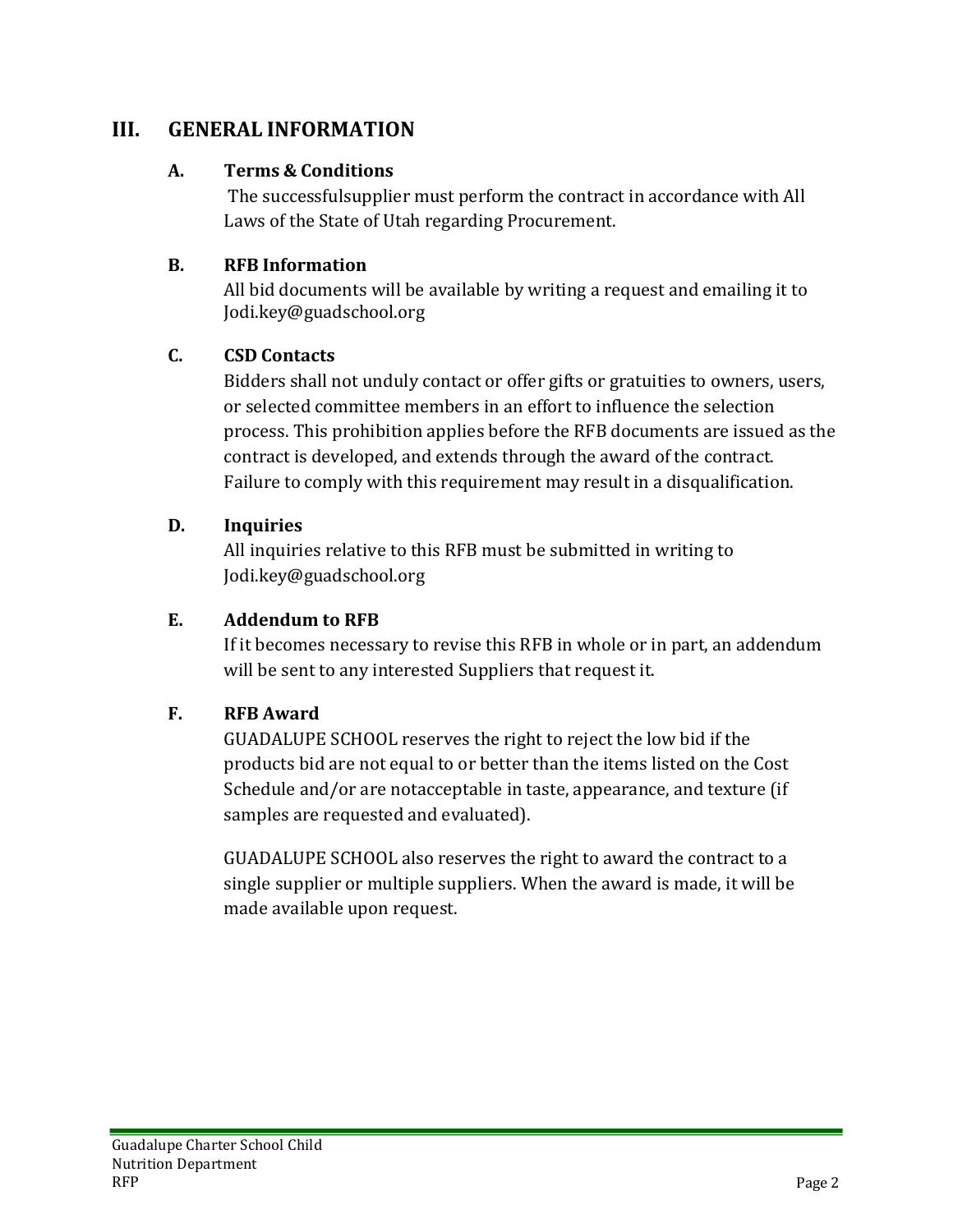#### **G. Contract Period**

This agreement shall commence on the date of the RFB awards and continue for two (2) years. Each bid must include an option whereby GUADALUPE SCHOOL, in its sole discretion, can extend the contract annually for up to four. If unforeseen issues occur this contract can be extended beyond the 4 year period.

(4) Additional years on the same terms, prices, and conditions set forth in this document and/or as negotiated between the successful supplier and the Purchasing Agent. The option shall be exercisable at the end of the first year. If the option is not exercised, then the contract shall automatically expire at the end of the contract term. Notice of exercise of the option must be given at least thirty (30) days prior to the end of the contract term.

#### **H. Contract Pricing**

During the Contract renewal period only, the Supplier may negotiate one (1) price increase with written verification from the manufacturer that the Supplier's price has increased. Unless unforeseen issues arise such as a Worldwide Pandemic. Any manufacturer decreases will also be passed on to GUADALUPE SCHOOL.

All prices quoted must be firm for the contract year July 1, 2022 to June 30, 2024. GUADALUPE SCHOOL may negotiate with the Supplier to remove or add items fromthe contract if it is advantageous to GUADALUPE SCHOOL.

Consideration for bid price increases or decreases will be made only for extreme changes in market conditions, as determined and agreed upon by GUADALUPE SCHOOL, the Purchasing Agent, and the Supplier.

#### **I. Estimated Usage**

The estimated usage for 2022-2023 has not been calculated at this time. However, the past fiscal year's average should give you an educated guess of diverted pounds from School year 2022, this is not a guaranteed amount, just an estimate.

**J. Commodity Codes**

See attached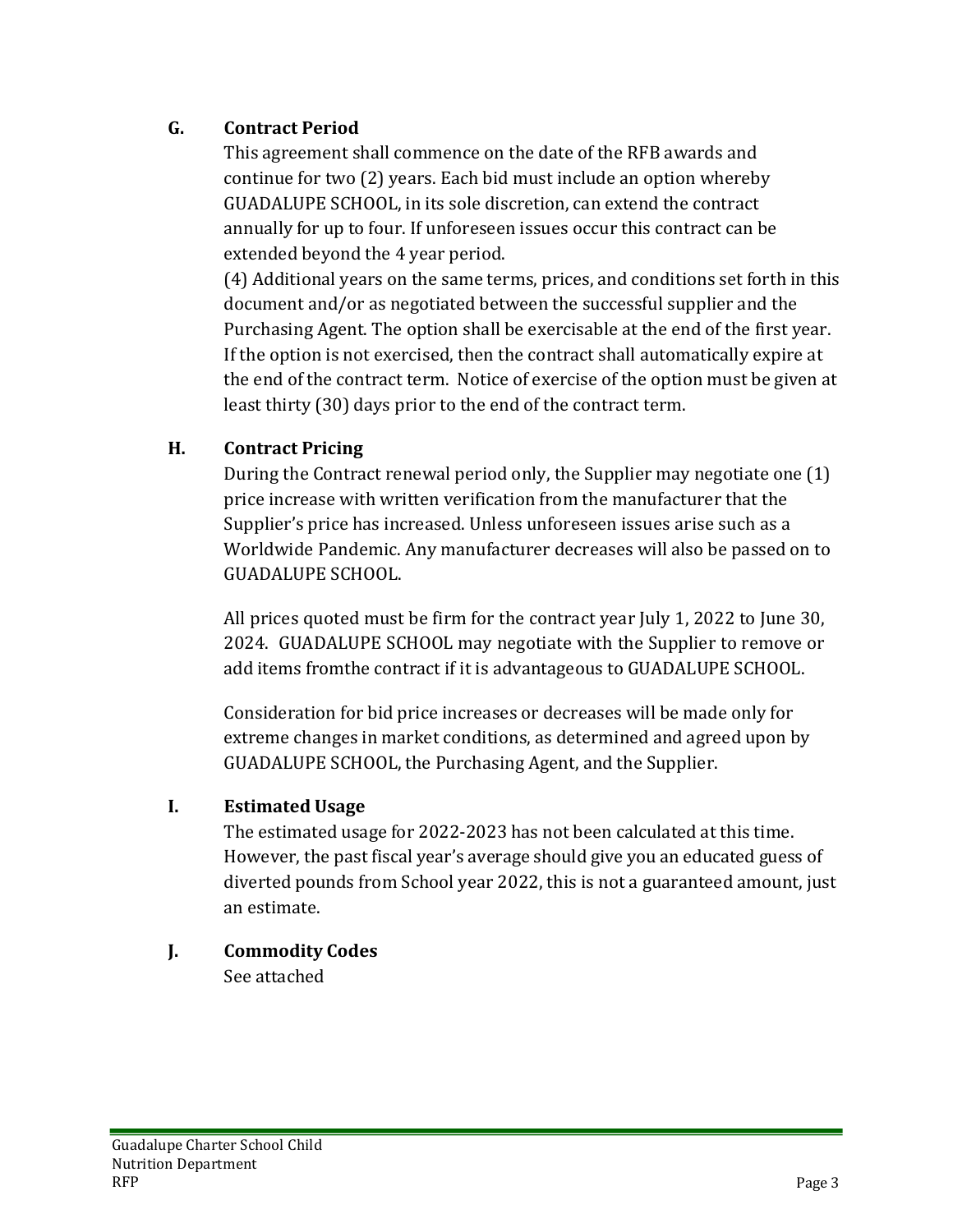# <span id="page-5-0"></span>**V. BID REQUIREMENTS**

The bidding supplier shall include all of the information requested below:

#### **A. Product Information**

The following product information shall be included with the bidding supplier's bid.

- **1. Brand** The brand or trade name, manufacturer's name, identification number, and CN label must be given on each case of merchandise sold to Guadalupe School. Products must have an equivalent item available for purchase through the GUADALUPE SCHOOL distributor.
- **2. Grade –** The grade must be specified for each product as defined by the Nutrition label provided from Manufacture and the United States Department of Agriculture.
- **3. Specifications**  The bidding supplier must bid products that are equal to or better than the products listed under each label included in the bid. Labels and signed product formulation statements should be sent with bid information. See attachment for a generic list of products that are going to be used. This list is not a guarantee of purchase only a estimate.
	- Item name, Cn number if available, case weight, case pack, net off invoice or price before fee for service caseprice
	- Item name, CN number if available case weight, case pack, case price for shippingthrough State Warehouse in , Utah

Bid items will be disqualified that do not meet or exceed all specifications as of the time and date of the bid opening. If a product is processed and it is later established that said product fails to comply with these specifications the item will be rejected and Returned to the Supplier at the Supplier's expense. Also, no furnished goods shall be older than last season's pack.

## **B. Bid Pricing**

Please include MFG number in bidding with full description  $f$ The document that will be used to evaluate pricing.

## **C. History of Food Safety of Violations**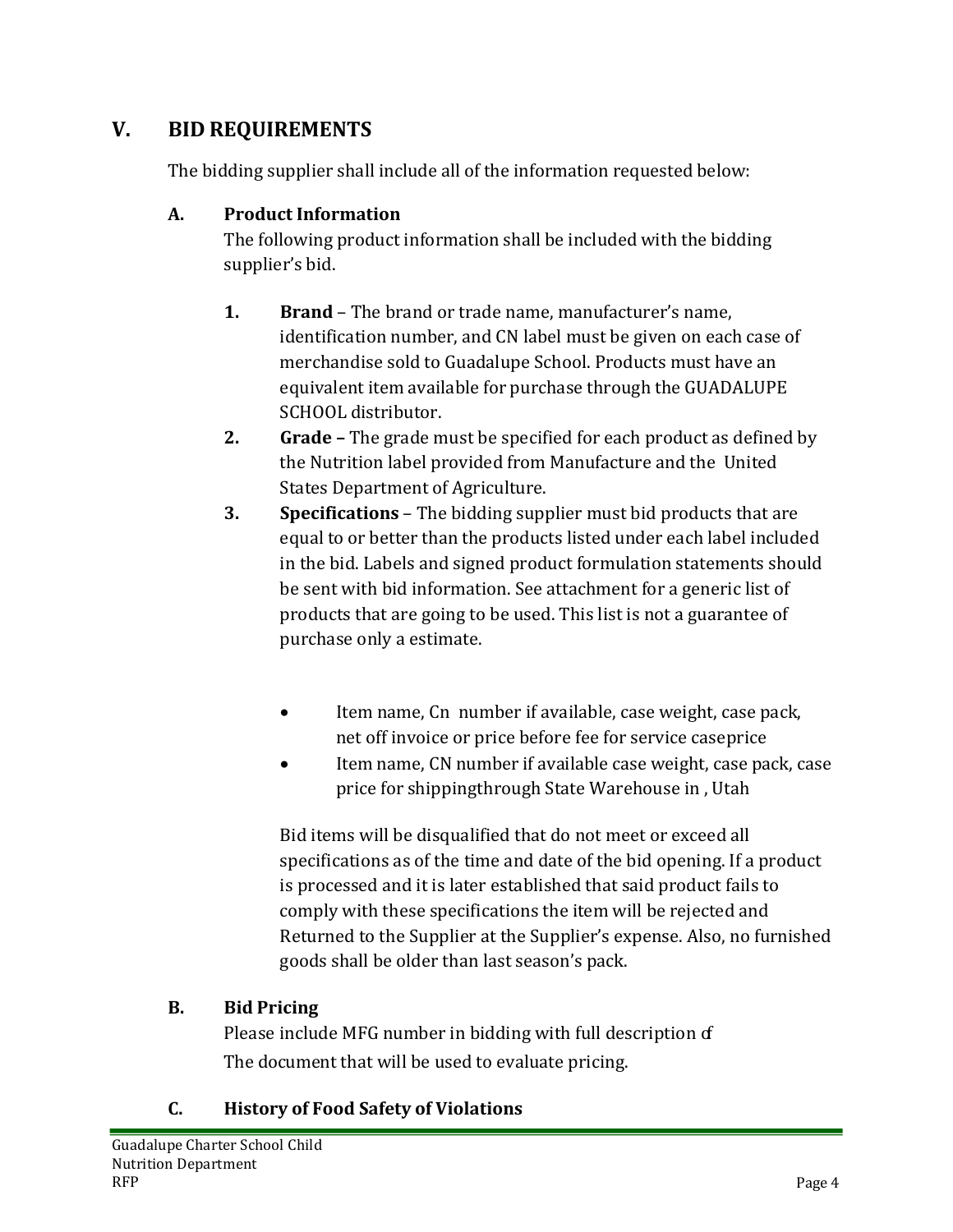The bidding supplier must provide a three (3) year history of food safety violations by USDA or any state/local health department.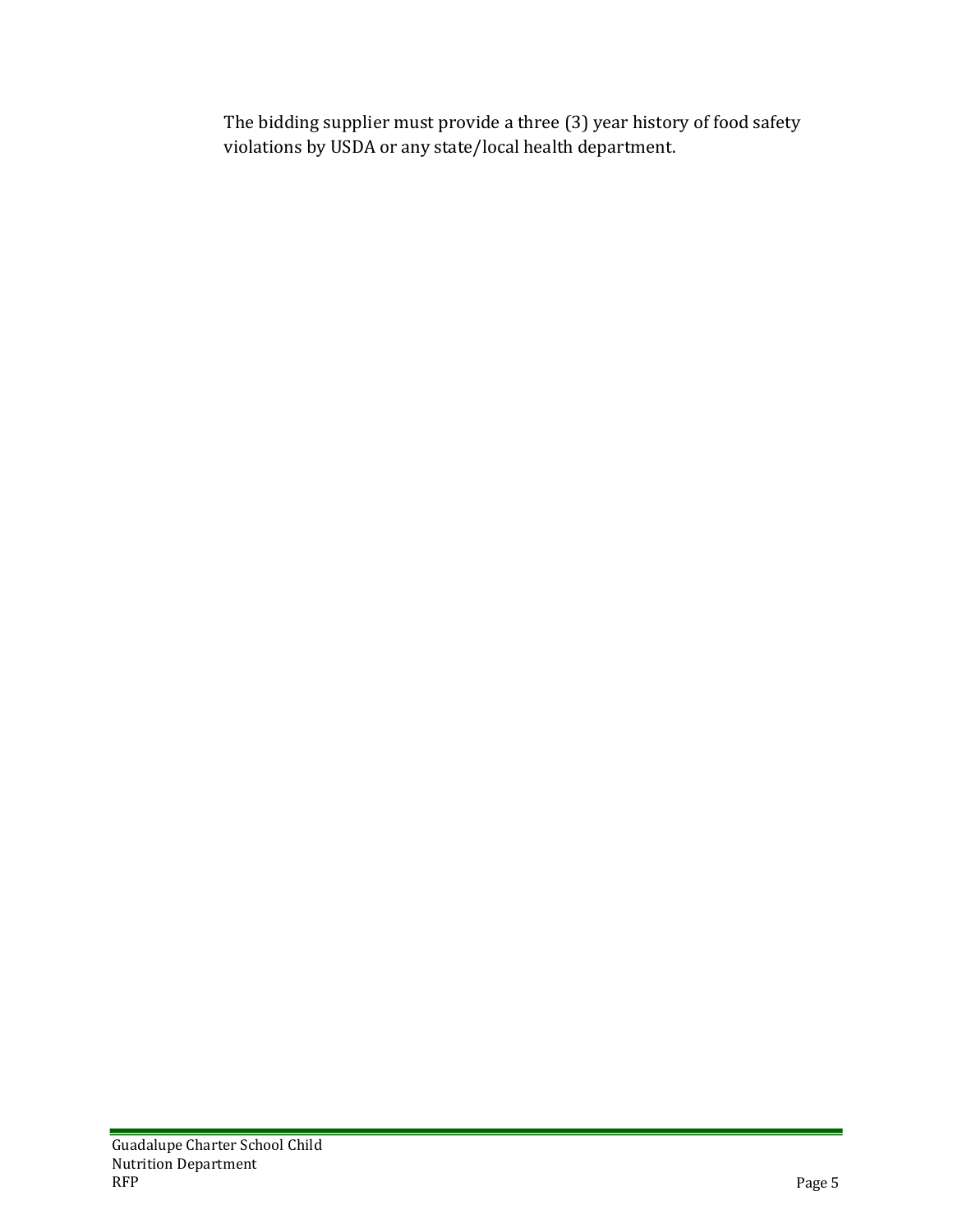Commodity shee4t

#### **D. Product Samples**

Samples may be requested to assist in making final decisions for contract award. Samples must be furnished without cost to GUADALUPE SCHOOL within a reasonable time after the bid opening. Failure to furnish samples may disqualify the bid. If samples are requested, they will be evaluated and deemed acceptable or nonacceptable by GUADALUPE SCHOOL based on taste, appearance,and texture.

# <span id="page-7-0"></span>**VII. SUBMITTING YOUR BID**

## **A. Bid Delivery**

The bid and supplemental information must be accepted by the Guadalupe Purchasing Department by the due date and time listed at top of this document Bids received after that time will be deemed non-responsive. Faxed or emailed bids will be accepted. Bids must be sealed and labeled with the bidnumber. Bids must be submitted to the address and attention below:

Jodi Key 1385 North 1200 West Salt Lake City Utah 84104

# **B. Bid Submittals**

Each bidding supplier shall submit only one (1) bid. Alternate or multiple bids from a single supplier are prohibited.

## **C. Bid Preparation & Cost**

All bid preparation costs and any associated activities related to this RFB are the sole responsibility of the bidding supplier. Guadalupe School is not liable for any costsincurred throughout the entire selection process.